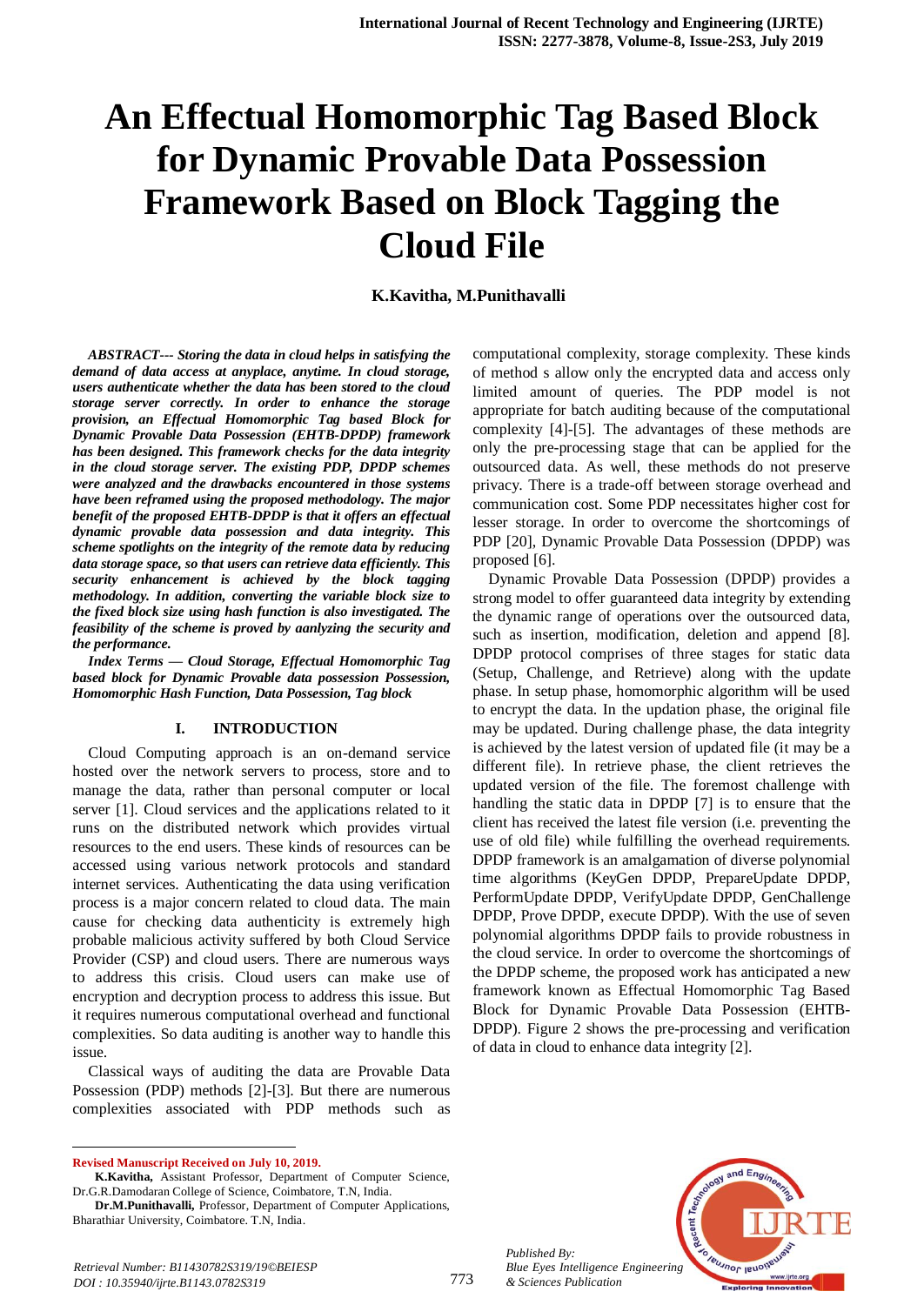

**Figure 1: Pre-processing and verification for data integrity in cloud representation**

EHTB-DPDP posses tagging the file stored in the cloud, in addition the variable block size is also converted to fixed block size using hashing function. Here, BlockTag algorithm has been designed to improve the authenticity of the stored file in the cloud. The design goal of the proposed EHTB-DPDP protocol is summarized below:

- 1) To effectively and securely allow authorized users to access the file from CSP.
- 2) To use a set of tags for the files in the cloud storage for verification purposes.
- 3) To enable data owner to execute dynamic data updation process while maintaining the consistent level of data.
- 4) To ensure data owner with the evidence that CSP possesses all the copies of data.

The rest of the work is organized as follows: Section II explains the related work based on PDP methods and homomorphic encryption. Section III elaborates the proposed EHTB-DPDP framework for blocks and tag generation along with the additional parameters evaluation. Section IV shows the experimental analysis and the results associated with the proposed work. Section V describes about the security and the additional storage acquired on executing the proposed work. Section VI concludes and discuss the future work.

# **II. RELATED WORKS**

Rajat Saxena, [2016] anticipates enhanced data integrity verification methodology with the use of multiple third party auditors. This approach makes use of Paillier Homomorphic Cryptography [PHC], Combinatorial batch codes [CBC] and homomorphic tag for the purpose of data integrity verification. This approach is appropriate for cloud storage as the homomorphic tag efficiency and with the PHC advantages. Moreover, this approach satisfies dynamic data operation with reduced overhead. Here, CSP does not require added data structure to organize data operations. It offers enhanced security during Traffic flow examination, Man in the Middle attack (MITM), Defacement, Impersonation and data storage misuse due to the Pailliers self binding property, which has the ability to change cipher text without any alterations in plain text and intruders misguide. Finally, the recital of this approach is not bounded with disk I/O, in which the comparison with the prevailing methods shows usefulness and effectiveness of the method.

Ertem Esiner, [2014] described a novel data structure (FlexList) and its optimized implementation in cloud data storage. FlexList efficiently assists variable block sized dynamic provable updates and this approach assists in handling multiple updates and proofs at considerably by

enhancing scalability. Energy efficiency of FlexListbased and FlexDPDP was studied for cloud storage. This method also illustrates how to build data structure from scratch with O (n) time, indeed of O(n log n) time. This method anticipates how to parallelize this kind of authenticated structure.

Ertem Esiner, [2014] extended FlexDPDP process with the use of efficient and optimized algorithms, and examine their recital with the real world network realistic settings. The speed obtained using this method is 6 while using 8 cores of pre-processing phase, 60% enhancement on updates in server side and 90% enhancement in checking the client side. This method was deployed on PlanetLab testbed and offer detailed examination using real version workload traces control system.

K.Renugha, [2017] described about exclusive-or homomorphism encryption process is executed on protecting data searching method. The new system initiates randomization process for every session as data pattern can be conserved. Searching examination can be carried out by on-demand calculation grounded on session key generation by randomization technique and require not store key in cloud. Hashing based indexing is cast of to enhance searching performance. This method is verified experimentally by searching files in untrusted server environment. XOR homomorphism encryption process is practically executed and it proves that this scheme is extremely efficient.

Junyao YE, [2016] anticipates PDP based homomorphic hash function in accordance to the problems encountered in various literatures. This technique permits users to guarantee data integrity in server for unlimited times of iteration. It also offers provable data possession in data integrity protection and server. Users merely require save parameters, transmission data is little in verification procedure, and provable data possession verification is one time homomorphic hash computation. Security examination and performance examination prove that this technique is feasible. The method obtains data recovery. Here, errorcorrecting codes or erasure codes are utilized to encode data before computing hash value.

Ayad F. Barsoum, [2015] deliberates a novel PDP scheme (known as MB-PMDDP), which assists in outsourcing of multi-copy dynamic information, where data owner is competent of not accessing and archiving data copies stored by CSP, but as well scaling and updating the copies on remote servers. The proposed method is to address multiple copies of dynamic data. Interaction amongst CSP and authorized users is measured in this process, where authorized users can flawlessly make use of data copy obtained from CSP by single secret key shared amongst data owner. Furthermore, proposed scheme assists public verifiability, permits possession-free verification and arbitrary number of auditing where verifier has competencies to check data integrity though possesses or retrieves file blocks from server.



*Published By:*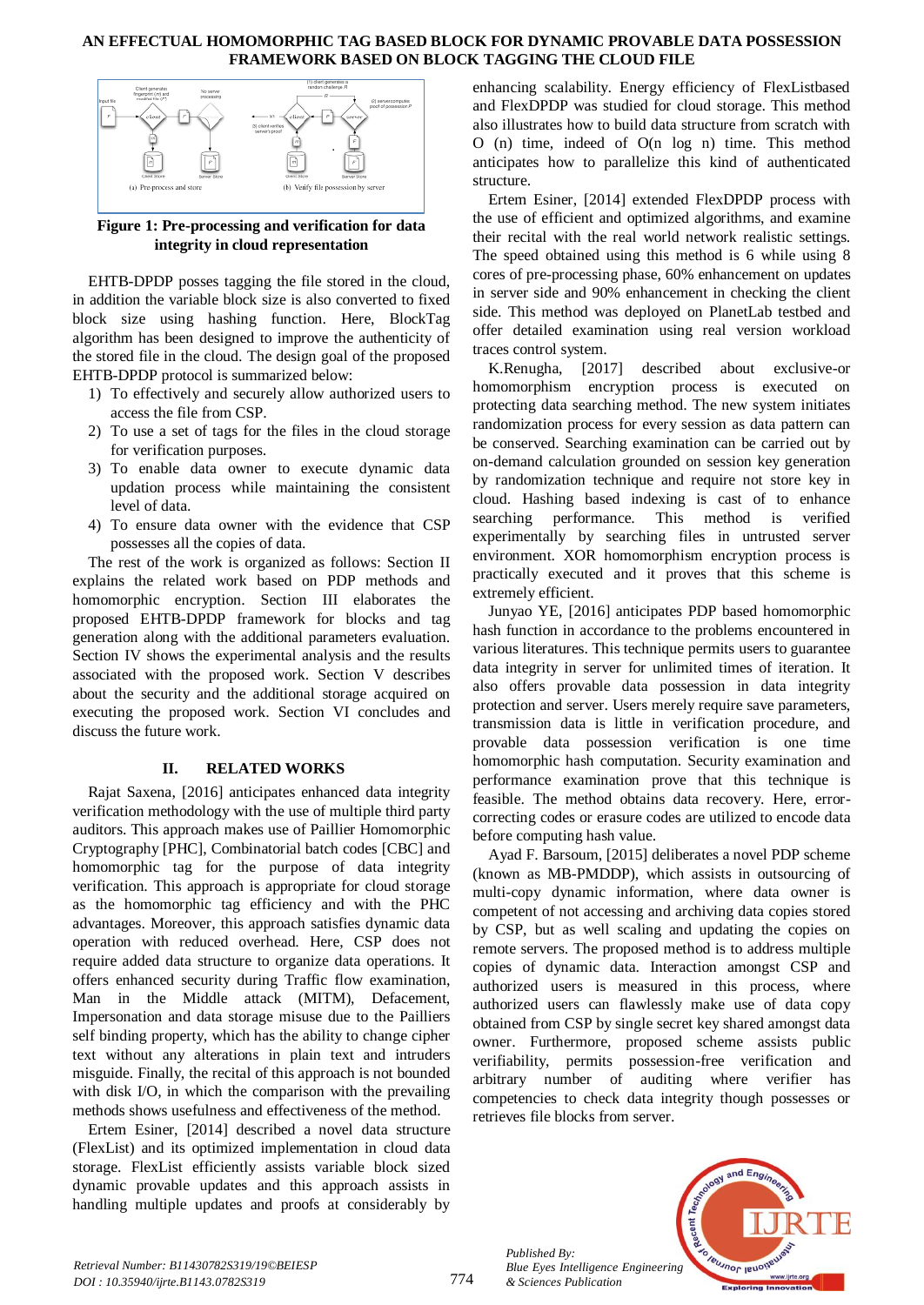Yasmina Bensitel, [2016] describes the utilization of fully homomorphic, and illustrates that this method does not provide best solution. Hybrid partial homomorphic encryptions and somewhat homomorphic encryptions can be cast of indeed of the existing methods. Some instances are provided for certain statistical functions utilized in real life for medical application, and which is utilized over encrypted data.

Adil Bouti, [2015] presented protocol improvement for evaluation on encrypted data in clouds. The overhead is measured to be low to make the protocol in implementation. Distribution of computation between numerous cloud providers enhanced security at additional communication cost enhancement to protocol for calculation on encrypted data in clouds.

Clementine Gritti, [2015] provided two solutions to resolve adversarial crisis anticipated in DPDP scheme with DP and PV proposed. These solutions assists in overcoming replay attacks, modifies attacks and attacks over data privacy by bombarding MHT or IHT into construction. Two novel schemes are secure against server and data privacypreserving against TPA in random oracle.

# **III. PROPOSED METHODOLOGY**

#### *a. Model Design*

The system model comprises of three different categories that are shown in figure 3. These categories are extremely significant in the process of cloud storage.

- 1) **Cloud Service Provider (CSP):** CSP is a third party who offers storage services to data owners/holders. Data owners can upload data to storage space offered by CSP [12]. Auditing also performed by CSP when data owner request for data integrity [13]-[14].
- 2) **Data owner (D):** D is an individual or an enterprise that outsources data in cloud. 'D' will partition the file of variable block size into fixed sized data blocks and produces multiple data blocks models.
- 3) **User (U):** U has adequate access rights to use or share data blocks stored in S [15]-[18]. User U will holds valid decryption key to access the entire encrypted data blocks.

In the proposed framework, the files are partitioned into blocks, and generate tags for each block. Then, computes a hashing value for every tag to guarantee tag integrity and use these tags to guarantee the file block integrity. This EHTB-DPDP framework supports key generation, updation, and verify, prove, challenge, prove, execute along with the chunks like setup [insert, delete, modify].



**Figure 3: Pictorial representation of the system model.**

Subsequently, the building block of homomorphic encryption scheme is discussed in this section. Key generation is the process in the algorithm that provides outputs public key  $P_k$  and private key  $P'_k$ . Encrypt function is the process that consumes message 'm' and public key  $P_k$ and provide outputs ciphertext 'c'. Decrypt function is the process ciphertext 'c' and private key  $P_k^l$  and outputs message 'm'. Function evaluation is step in algorithm that considers evaluation key, set of cipher texts  $c_1$ ..... $c_n$  circuit, and ciphertext  $c_e$  outputs. Circuit specifies certain function realized with logical gates.

A list will be maintained to search the specific block of the stored file quickly. Assume, 'F' is a file with 'n' blocks  $\{x_1, x_2, x_3, \ldots, x_n\}$ . The server/client stores the block at the bottom level, which is identified using a pointer. Hence, the server can easily identify the block of the file in the list using the pointer quickly.

The client generates an array ' $\beta$ '. The item 'V<sub>i</sub>' corresponds to the block  $X_i$  signifies the number of times the block has been modified/updated. The client computes tag 'T' to every block along with the hash value for the corresponding block. Pointer has been maintained amongst the blocks, tags, list, array and the hash value.

#### *b. EHTB-DPDP FRAMEWORK*

#### *i) Description*

The ultimate purpose of the proposed method EHTB-DPDP framework is to permit the users to check whether untrusted storage server maintains the data appropriately. Usually, there are two parties in cloud: storage server and client. The scheme of the proposed methods comprises of various phases based on homomorphic hash function 1) Setup; (2)TagBlock; (3)Challenge; (4) ProofGen; (5) ProofVerify (6)Execute (7) Update.

Firstly, we need to divide the file 'F' into 'n' blocks. In the following phases such as TagBlock phase and ProofVerify phase, all the calculations are based on the file blocks.

# *ii) Design Goal*

- The proposed scheme should fulfil the properties:
- (1) High efficiency: to permit data owner to resourcefully verify integrity of numerous data copies [21]-[22].



*Published By: Blue Eyes Intelligence Engineering & Sciences Publication*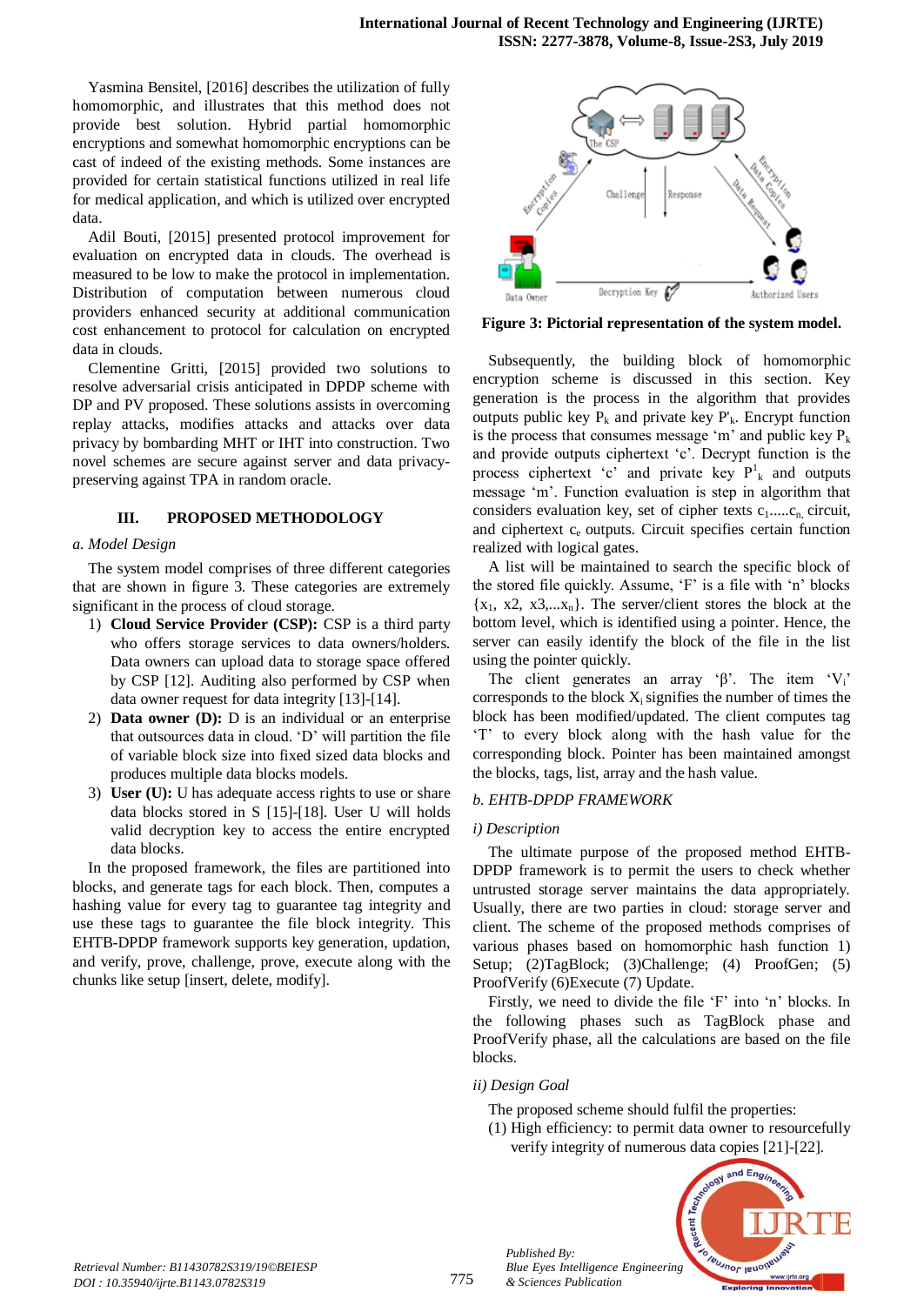- (2) To guarantee that cloud servers should not cheat users [19] if there are no copies of data.
- (3) Assist dynamic operations: to permit data owners to regularly update outsourced data by doing insert, modify, delete, and append operations simultaneously.

# *iii) Keygen phase*

The client makes use of a key generation function *Keygen* generate private key and public key  $\{P_k, P_k\}$ . The public key is transferred to the server while the private key is maintained secretly. Partition the files to variable block {  $x_1, x_2, x_3, \ldots, x_n$ , call the *BlockTag* to generate tags to every block. Hashing functions are used to convert the variable block size to fixed block size and the array β is build at the client-side, finally every item is initialized to 0 initially with the pointer. Figure 4 shows the items to be stored in the list of hash array.



# **Figure 4: Hash array for storing the block of file in cloud**

 $i$ <sup>*v*</sup>)  $K$ *eyGen*  $(I^k) \rightarrow \{P'_{k}, P_{k}\}$ 

- 1. Initialize **1 k**
- 2. Evaluate  $P'_{k} = k_1, K_1 \leftarrow \{0,1\}^{k}; P_{k} = (M, g), M = pq$  is the product of two prime and the g is the high order in  $\overline{Z}_{\ N}^{*}$
- 3. Output  ${ P_k, P_k }$
- *v*) *BlockTag* ( $P'_{k}$ ,  $P_{k}$ ,  $X_{n}$ ,  $V_{i}$ ,  $i) \rightarrow \{T_{i}$ ,  $h_{i}\}$ 
	- 1. Initialize  $P'_{k} = (N, g)$ ,  $P'_{k} = k_1$ , block file  $X_i$ , block index 'b'
	- 2. Compute  $T_i = g^{xi} \mod N$ ,  $h_i = H_{k1}$  ( $T_i || F(v_i) || i$ ), H is a hashing function, F is a pseudo random function
	- 3. Output  $\{T_i, h_i\}$

The combination of block tags, block set, hashing value and the list constitute the file processed. The client uploads the file processed and the public key to the server, thus maintains the array and private key secretly.

# *vi)* File update  $\rightarrow$  Insert

Update  $\rightarrow$  insert, inserting a new block  $X_i^*$  after the existing block X. Client adds  $V^*_{n+1}$  at the end of β array (considering the 'X' original block), that is initialized to 0, generate a tag  $T_i^*$  and hashing value  $h_i^*$  for  $X_i^*$ , send  $(T_i^*, h_i^*,$  $X_i^*$ ) to server. The server changes the position of the pointer, and inserts the new tag  $T_i^*$ , new hashing value  $h_i^*$  and the new block  $X_i^*$ , finally maintains the pointer amongst the list. The client sends the hashing function  $H_k$  and randomly generates  $g^s$  to server to check whether the update  $\rightarrow$  insert is performed successfully.

- 1. Client: adds  $V^*_{n+1}$  at array end β, that has been initialized to 0, compute  $T_i^* = g_{i}^{m^*}, h_{n+1}^* = H_{k1}$  ( $T_i^* \parallel F$  $(V^*_{n+1}) \parallel n+1$ , sends  $(X_i^*, T_i^*, h^*_{n+1})$  to server.
- 2. Server: Move the pointer to the bottom level of the list, insert  $X_i^*$ ,  $T_i^*$  at the appropriate position, add  $h_{n+1}^*$ at hashing value array end, maintain the pointer and update the list.
- 3. Client: selects hashing function  $H_k$  and random number S, compute  $g_s = g^s$ , send to server.
- 4. Server: search list to find  $(i+1)$ <sup>th</sup> block, and its corresponding hashing value  $h_{(j+1)}$ , tag T<sub>i+1</sub>.
- 5. Compute  $T_s = g_s^{m j+1} \mod N$ , h=  $H_k(T_{j+1} \parallel h_{(j+1)}')$ , sends  $(T<sub>s</sub>,h)$  to clients.
- 6. Client: Compute  $(Ti^*)^s$ ? =  $T_s$ ,  $H_k$   $(T_i^* \parallel h_{n+1}^*)$ ? = h.
- The update  $\rightarrow$  insert is successful.

# *vii*) File update  $\rightarrow$  Edit

File update  $\rightarrow$  Edit, edit the i<sup>th</sup> block  $X_i$  to  $X_i^*$ . The index i is transferred to server. Server searches the list to identify the bottom level and its subsequent block  $X_i$ , hashing value h<sub>i</sub>, tag T<sub>i</sub>. The client checks the data integrity by hashing value, block, tag and the corresponding β array. Client updates the item  $V_i$  to  $V_i^*$  in  $\beta$  array, updates  $X_i$  to  $X_i^*$ ,  $T_i$  to  $T_i^*$ ,  $h_i$  to  $h_i^*$  and send it to the server. Server updates the corresponding hash value  $H_k$  and randomly generated  $g^s$  to check whether the update  $\rightarrow$  edit operation is successful.

- 1. Client: transfer i to server
- 2. Server: search the list to find block  $m_i$ , tag  $T_i$ , hash value  $h_i'$  and the index i' to client
- 3. Client: Evaluates  $T_i^2=g^{Xi} \mod N$ ,  $h_i^2=H_{k1}(T_i \parallel F(V_i') \parallel$ i') to check the block integrity, update  $v_i'$  in  $\beta$  array, update  $m_i \rightarrow m_i^*$ , computes  $T_i^* = g_{i}^{X^*}$  mod N
- 4.  $H_i^* = H_{k1} (T_i || F(V_i^*) || i', \text{ sends } (X_i^*, T_i^*, h_i^*) \text{ to server})$
- 5. Server: Update  $m_i \rightarrow m_i^*$ ,  $T_i \rightarrow T_i^*$ ,  $h_i \rightarrow h_i^*$
- 6. Client: sends hashing function  $H_k$  and random number  $g_s = g^s$  to server
- 7. Server: Searches list to find the block  $X_i$ , and its tag  $T_i$ , subsequent hash value  $h_i'$ , computes  $T_s = g_s^{X_i} \mod n$ ,  $h = H_k(T_i || h_i),$  sends  $(T_s,h)$  to client
- 8. Client: Evaluate  $(T_i^*)^s$ ?=  $T_s$ ,  $H_k(T_i^* \parallel h_i^*)$ ?= h. The update  $\rightarrow$  edit is successful.

# *viii)* File update  $\rightarrow$  delete

File update  $\rightarrow$  delete, delete any block from the server storage. Client transfers the index to the server. Server searches the list to find block  $X_i$ , hashing value  $h_i$ , tag  $T_i$ , finally it deletes the block and the corresponding tags, hashing value and index from the server. Client updates it and sends it to server as shown in figure 4. Client send the hashing function  $H_k$  and the randomly generated  $g^s$  to server, to check whether the delete operation is performed successful.

- 1. Client sends the item i to be deleted to the server
- 2. Server: Search the list to find the block  $X_i$ , Tag  $T_i$ , hashing value  $h_i'$  and deletes  $X_i$  and  $T_i$  and the hashing value related to it and updates the list to client
- 3. Client verifies the correspondence between hashing value and the tag, the pointer changes its position.



*Published By:*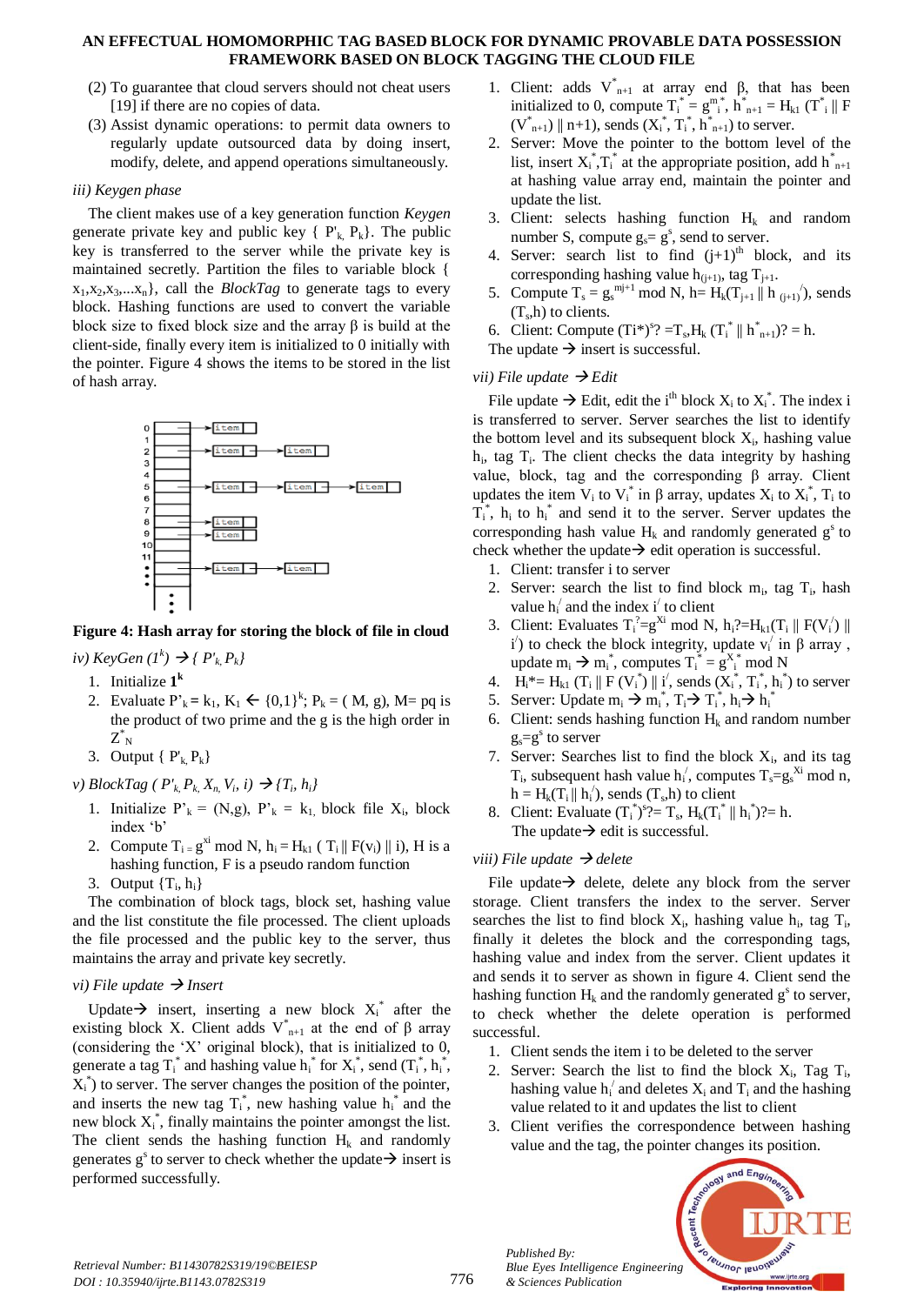- 4. Server: updates  $h_i \rightarrow h_i^*$ , delete  $h_n$
- 5. Client: selects hashing function and random number s,  $g_s = g^s$ , sends to server
- 6. Server searches the array to find the hash value, blocks and tags.  $T_s = g_s^{X^*}$ , Mod N, h= H<sub>k</sub>(T<sub>i</sub> || h<sub>i</sub>) sends to client
- 7. Compute  $(T_n^{'})^s = ? T_s$ ,  $H_k(T_n^{'}) \| h_i^{'})$ ? = h The update delete is successful.



**Figure 5: Flow of data upload, update and verification process in cloud**

# *ix) (F/ , φ\_)←ExecUpdate (F, φ, Update)*

This algorithm is executed by CSP, in which the input parameters are files 'F', tags 'T' and request for updation (sent by data owner). The output provided will be the updated version of the file, ' $F'$ ' along with the updated signatures 'φ'. After performing any changes in the file block, data owner executes the challenge protocol, to guarantee that the operation performed by the cloud is absolutely correct. The update operation may be inserting a new file or deleting a file or it may be modifying the file.

#### *x) P←Prove (F, φ, challenge)*

This algorithm is run by the CSP. It takes the replicas of file F, the tags  $\varphi$  and challenge vector sent by the data owner as input and returns a proof P which guarantees that the CSP is actually storing s copies of the file F and all these copies are intact. The data owner uses the proof P to verify the data integrity. There are two phases in this algorithm:

This process is carried out by the CSP. It generates the file replica, tags 'T' and challenge sent provided by the data owner as input and returns proof 'P' to ensure that CSP is storing the file copies F and these copies are actually intact. Hence, the data owner makes use of 'P' to check the data integrity. There exists two processes in this phase, one is challenge phase and subsequent one is response phase.

**a) Challenge:** Here, data owner confronts to check for integrity for the outsourced copies [23]-[24]. This challenge phase in cooperate two verification schemes: i) Deterministic—all file blocks from acquired from the file copies are utilized for verification ii) Probabilistic—only certain blocks of all the copies were used for verification.

- 1. Input: Number of blocks to be challenged
- 2. Select two random numbers
- 3. Output: challenge = { $(i_1,...i_c)$ ,  $(a_1,...a_c)$ }

Probabilistic key is utilized to produce random indices ranging from 1 and m. File blocks obtained from these indices are cast off for verification. In each verification process, percentage of file verified and it maintains the account for entire file verification. At challenge phase, data

owner selects verification scheme he wishes to use. If owner selects deterministic verification scheme, he generates Key1. If he selects probabilistic scheme he produces two keys, Key1 and Key2. Key1 generates c ( $1 \le c \le m$ ) random file indices which signify file blocks used for verification by the cloud service provider. Key2 generates random values and CSP should use these random numbers for each file copy during computation of response. Data owner transmits the generated keys to CSP.

**b) Response:** Response phase is carried out by CSP, while challenge for data integrity verification is acquired from data owner. Here, proof for probabilistic verification scheme (deterministic verification follows the same procedure). CSP obtains two keys, Key1 and Key2 from data owner. With Keyl, CSP generates set  $\{C\}$ ,  $(1 \le c \le m)$ random file indices  $({C} < {1, 2, \ldots, m})$ , which specifies file blocks that CSP utilized for verification. With Key2, CSP generates random values  $T = \{t_1, t_2, \ldots, t_s\}$ . Cloud carry out two operations; one on tags and other on file blocks.

**i) Tag operation:** Cloud multiplies file tags related to file indices produced by Key1.

**ii) File block operation:** Cloud takes every file copy and multiplies the entire file blocks related to file indices produced by Key1. Product of each copy is raised as power to random number generated for that specific copy by Key2.

- 1. Input: Query challenge and file server stored
- 2. Search hash array to obtain corresponding tags and blocks through pointer
- 3. Output: Block file

If file size enlarges, more blocks are needed to specify the file. In all the cases, the performance of the proposed method remains the same. It does not degrade the performance of computation [25] as that of the traditional methods. This is because, the entire blocks are monitored by the hash table, if there is any overflow in the amount of block obtained, it automatically re-constructs the block storage structure. Even though deletion and insertion operation has complications, it does not cause any raise in computational complexity [26]. The file blocks generated after homomorphic addition signifies the encrypted file blocks of the updated version requested by data owner [28]- [30]. Encrypted file blocks are given to the data owner, in which the data owner decrypts the file block to acquire the requested version.

#### **IV. SECURITY ANALYSIS**

Here, the formal analysis of security provided by our proposed method is examined. Initially, data owner encrypts files and store it over the cloud. The cloud is an untrusted medium; hence the cloud is identified as a preliminary adversary in this method. The proposed scheme is secure, when the cloud does not cheat the data user or the owner by modifying the file blocks and as well pass the response/challenge phase generated by data owner. The proposed scheme offers flexibility to data owner to transmit different files and keys in challenge phase to CSP. This

*Published By: Blue Eyes Intelligence Engineering & Sciences Publication* 

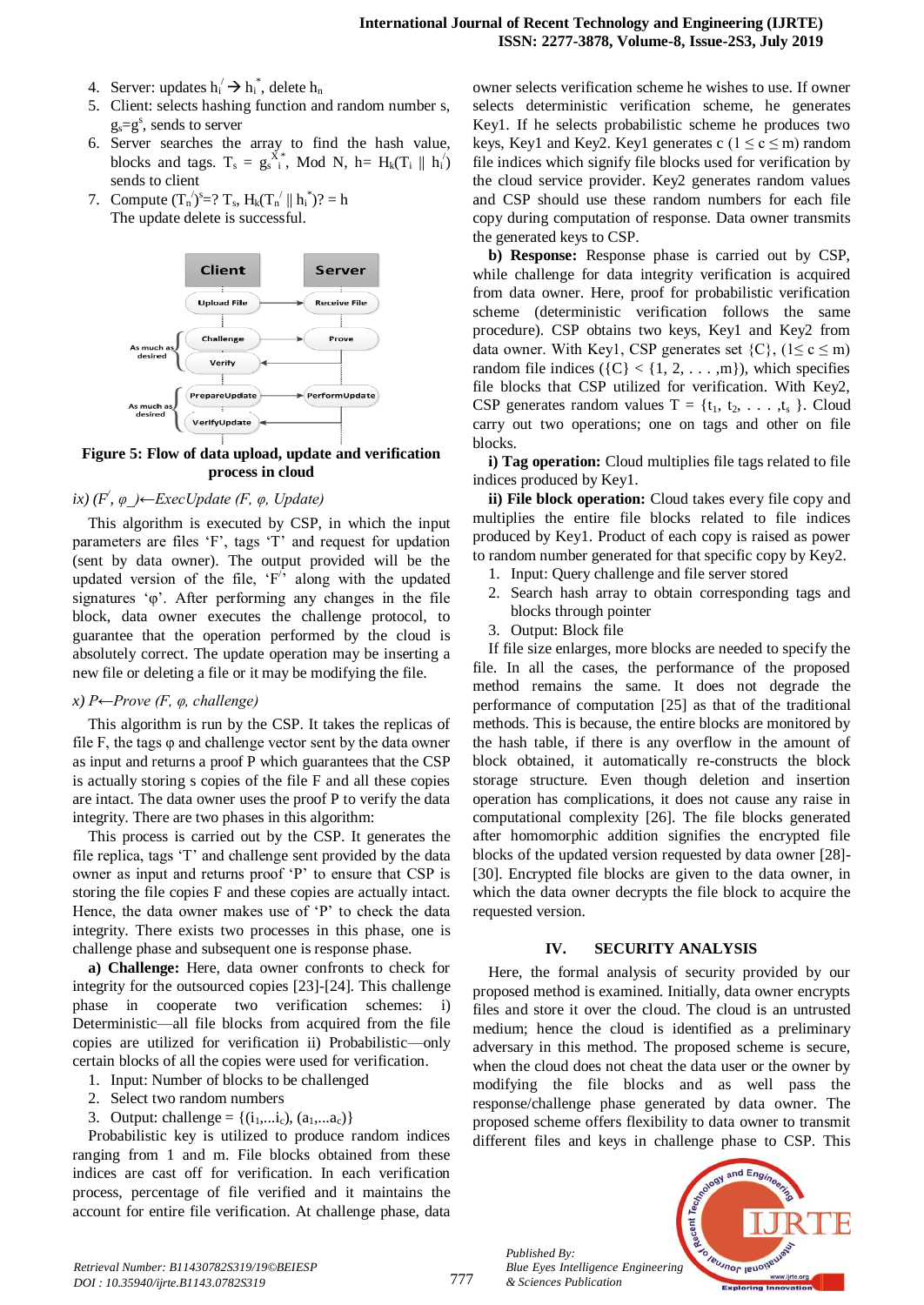guarantees that response produced by CSP will not be same for all challenge transmitted by data owner [27]. This neglects the opportunity for CSP to forge response devoid of actually computing it.

# *a. Security against deletion of file blocks with same value*

When the files are partitioned into blocks, there is a chance that only few blocks will have the similar values. The data tags will be same for all the blocks with same value. Even though, the file blocks have similar value, their cipher texts will not posses similar values. File blocks are encrypted and those encrypted blocks do not possess similar value. The cloud can only identify the file blocks with similar value by recognizing the tags with same value. Cloud can also over loop data owner by storing one data block and eliminating data blocks that possess same file tag. In order to avoid this over loop, the proposed scheme randomizes data before generating tags. Data in the tags are summed up with the randomly generated numbers from the private key as is termed as keytag. Hence, even if the tag values are same, the data file underlying will not possess same value.

# **V. RESULTS AND DISCUSSION**

To execute the proposed strategy, the simulation of the proposed method is examined under MATLAB environment. The experiments were conducted on the top of

private cloud platform with diverse configurations on Windows 7 operating system. Cloud user utilizes the Windows virtual server for storage infrastructure. Based on users' requirements, they can decrease or increase the storage locations. Local cloud is utilized to retrieve or store the data. This can also be examined in the EC2 and Amazon S3 cloud in the future. However, it facilitates the owner to store the copies of files on cloud server which is located in various geographical locations. The computational time for the diverse operations performed by the data owner, CSP and verifier is recorded. Thus, the computational efficiency of the proposed method on different copies is also investigated in the table.

The experiment is performed on a system with  $Intel(R)$ Core(TM) 3.10 GHZ processor and 4 GB RAM computer. The Pairing Based Cryptography (PBC) library was utilized to implement cryptographic operations in the mechanism. Encryption security parameters was set up as  $\lambda$ <sup>2</sup> = 60. The copies of data file of size 1, 5, 10 and 20 MB are stored to private cloud correspondingly and their copies are partitioned into 218 blocks. Assume that the desired security level is 128-bit, and thus the proposed work dealt with 256 bit group order. The computational cost for each phase (file size 1 MB) in this protocol is given in Table II.

Table I shows the various conventional PDP schemes' merits and demerits with the proposed method.

|  |  |  |  | Table I: Comparison of the existing PDP scheme with the proposed methodology with the merits and demerits |  |  |  |  |
|--|--|--|--|-----------------------------------------------------------------------------------------------------------|--|--|--|--|
|--|--|--|--|-----------------------------------------------------------------------------------------------------------|--|--|--|--|

| S.No           | <b>Existing PDP</b> | <b>Merits</b>                                    | <b>Demerits</b>                            |  |  |
|----------------|---------------------|--------------------------------------------------|--------------------------------------------|--|--|
|                | scheme              |                                                  |                                            |  |  |
|                |                     | Protection during small corruptions.<br>1.       | Block searching is poor<br>1.              |  |  |
| 1              | <b>PDP</b>          | Reduced update block complexity<br>2.            | It applicable only for static files.<br>2. |  |  |
|                |                     | RSA is used for security.<br>3.                  | It is insecure against dynamic<br>3.       |  |  |
|                |                     | Permits public verifiability<br>4.               | data block.                                |  |  |
|                |                     | Block modification and updating is<br>1.         | Client performs extra<br>1.                |  |  |
| $\overline{2}$ | <b>DPDP</b>         | allowed.                                         | computations.                              |  |  |
|                |                     | Integrity verification is efficient due to<br>2. | Construction of rank based<br>2.           |  |  |
|                |                     | querying and updating DPDP scenario.             | scheme is complex.                         |  |  |
|                |                     | Permits multi cloud storage.<br>1.               | Due to multi cloud storage,<br>1.          |  |  |
| 3              | <b>CPDP</b>         | Hash index hierarchy minimizes search<br>2.      | Combiner model needs to be                 |  |  |
|                |                     | complexity.                                      | added which may increase                   |  |  |
|                |                     |                                                  | complexity.                                |  |  |
|                |                     | It offers secure PDP by encryption<br>1.         | Fails in randomness.<br>1.                 |  |  |
| $\overline{4}$ | <b>SPDP</b>         | It is light weight PDP scheme as it<br>2.        | Client can easily deceive the<br>2.        |  |  |
|                |                     | facilitates Homomorphic hash function.           | server.                                    |  |  |
|                |                     | Permits multi-cloud storage.<br>1.               |                                            |  |  |
|                | <b>EHTB-DPDP</b>    | Provides more flexibility as block is<br>2.      |                                            |  |  |
|                |                     | partitioned in multiple parts.                   |                                            |  |  |
|                |                     | Tagging every file block enhances<br>3.          |                                            |  |  |
| 5              |                     | security.                                        | Incurred overhead                          |  |  |
|                |                     | Varied size key generation for every<br>4.       | $\mathbf{1}$ .                             |  |  |
|                |                     | block reduces extraction of data from            |                                            |  |  |
|                |                     | cloud by unauthorized party.                     |                                            |  |  |
|                |                     | Reduced computational time for<br>5.             |                                            |  |  |
|                |                     | generating variable key size.                    |                                            |  |  |



*Published By:*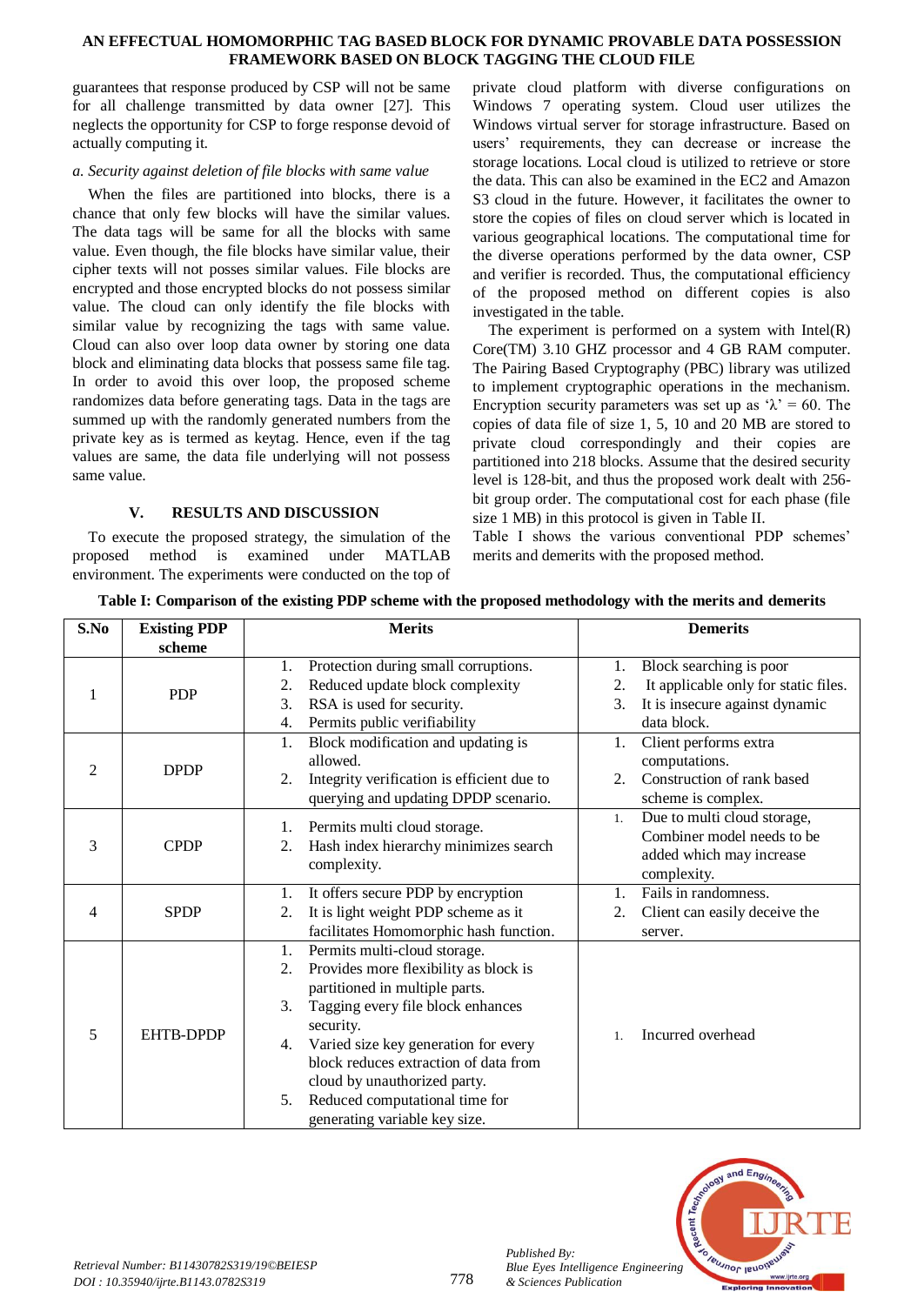## *a. Computational Complexity*

Server side complexity computation: During verification, server computes 'c' hash integers  $H(m_i)$ ,  $1 \le i \le c$  . Then, it calculates value  $K =$  $C_1h(m1)+C_2h(m2)+...+C_ch(m_n)$ . The computation of each  $c<sub>i</sub>h(m<sub>i</sub>)$  corresponds to the product of two integers being t and h bits long. Hence, upper bound is obtained on server's computation time:

$$
|c|time_{hash} + |t_c|time_{add}
$$
\n(3)

Verifier side complexity computation: Except for additional pseudorandom number generations corresponding to challenge, computing cost analysis 'R'

is similar to client side also. Therefore, verifier computation time is upper bounded and given by,

# $|c|$ time<sub>prng</sub> $(t)$ + $|t_c|$ time<sub>add</sub> $(t_h)$ +time<sub>hash</sub> $(r)$  **(4)**

The computation complexity between any server and verifier is slightly higher, and still very reasonable. This does not incur time for verifier of data blocks to be detected, as computational complexity requires very small mathematical calculation. Table II shows the computing the complexity and the comparison with the existing work. The communication cost related to block size is shown in figure 15.

**Table II: Comparison of computational complexity of the proposed Vs existing scheme**

| <b>Scheme</b> | <b>Server</b><br>Computation | <b>Client</b><br>Computation | <b>Communication</b><br>overhead |
|---------------|------------------------------|------------------------------|----------------------------------|
| <b>PDP</b>    | O(1)                         | 0(1                          | O(1)                             |
| Scalable PDP  | O(1)                         | 0(1                          |                                  |
| <b>DPDP I</b> | $O(\log n)$                  | $O(\log n)$                  | $O(\log n)$                      |
| DPDP II       | $O(n \epsilon \log n)$       | $O(\log n)$                  | $O(\log n)$                      |
| EHTB-DPDP     | O(n)                         | O(n)                         | O(n)                             |



**Figure 15: Graphical representation of block size Vs communication cost**

# *b. Additional Storage*

One of the parameter to check the efficiency of the proposed method is the calculation of additional storage. Additional storage is the proof for dynamic data storage both at the server and the client side. Client side comprises of private key and the hash array, while the server side comprises of hashing value and the tag set. For instance, assume if as 4GB file 'F' is partitioned into 1,000,000 4KB blocks, and every block comprises of 128B tag and 20B hash value. The hash list has 'n' nodes, and every node is 4B, therefore the additional storage encountered in the server side is approximately about 152 MB, which is the about 4% of original file. The hash array has 1,000,000 times for every item is 2B (216=65536 time). Thereby, the additional storage in client side is 2 MB, which is roughly of 0.06% of original file. Table III shows the time consumed for accessing the file with varied block size.

**Table III: Table for computing the data in the block file with the time utilized for execution**

| Data block size [GB] | Time (ms) |
|----------------------|-----------|
| 64 (2                | 7.982     |
| 128(2)               | 20.245    |
| $256(2^s)$           | 37.554    |
| $512(2^5)$           | 102.167   |
|                      | 351.012   |



**Figure 16: Graphical representation of block size Vs average data integrity time**



**Figure 17: Graphical representation of block size Vs file updating time in seconds**



*Published By:*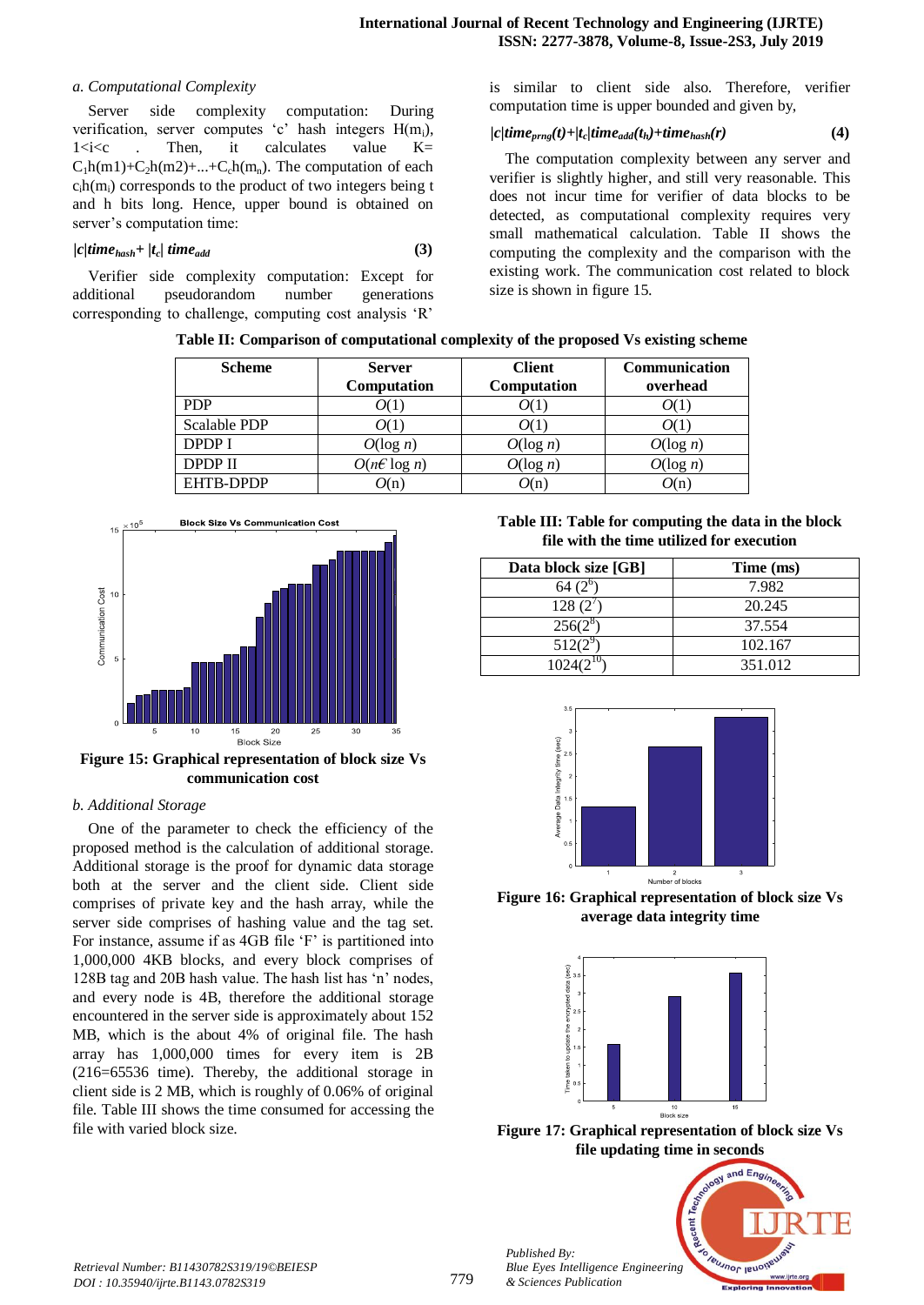Figure 16 and 17 shows the graphical representation of average data integrity with respect to the number of size and the time taken to update the blocks in the file. Compared to the conventional DPDD scheme, our proposed model shows better storage of data, i.e. 4% at server side and 0.06% at client side. The proposed method shows increased rate of additional storage. This leads to the reduction of communication and computational complexity. As the storage capacity growth is within the range.



**Figure 18: Graphical representation of number of blocks Vs data integrity time in sec**

Figure 18 shows the graphical representation of average data integrity time in seconds for the sum of blocks in the cloud environment. The time taken to perform this operation by the proposed EHTB-DPDP method is lesser in contrast to the existing methods such as PDP, DPDP, CPDP, BPDP methods. The proposed EHTB-DPDP method shows better trade off than the prevailing methods in terms of security and performance.

| Table IV: Comparison table for computing average   |
|----------------------------------------------------|
| data integrity time in seconds of existing and the |
| proposed EHTB-DPDP method                          |

| S.No | Various<br><b>Schemes</b> | <b>Iterations</b> | <b>Iterations</b><br>2 | <b>Iterations</b> |
|------|---------------------------|-------------------|------------------------|-------------------|
|      |                           |                   |                        |                   |
|      | <b>PDP</b>                | 1.5113            | 2.4342                 | 2.6596            |
| 2    | <b>DPDP</b>               | 1.4760            | 2.3652                 | 2.4496            |
| 3    | <b>CPDP</b>               | 1.4033            | 2.2293                 | 2.2873            |
|      | <b>SPDP</b>               | 1.1942            | 1.9044                 | 2.0379            |
| 5    | EHTB-<br><b>DPDP</b>      | 0.8889            | 1.6264                 | 2.0247            |

Table IV illustrates the average time taken for data integrity in cloud environment. The anticipated EHTB-DPDP method shows lesser time for attaining integrity than the existing methods. Assume if the block size increases from 5, 10, 15 and so on, the time taken by the proposed method is 0.8889, 1. 6264, 2.0247 respectively. It is lesser when compared to the existing methods.



## **Figure 19: Graphical representation of number of blocks Vs time taken to update the entire block in sec**

Figure 19 shows the graphical representation of time taken to update the encrypted data in seconds for the sum of blocks in the cloud environment. This graph considers blocks of three different sizes. The time taken to perform this operation by the anticipated EHTB-DPDP method is lesser in contrast to the existing methods such as PDP, DPDP, CPDP, BPDP methods. The proposed EHTB-DPDP method shows better trade off than the prevailing methods in terms of security and performance.

## **Table V: Comparison table for updating the encrypted data(secs) of existing and proposed EHTB-DPDP method**

| S.No | Various<br>Schemes   | <b>Iterations</b> | <b>Iterations</b><br>2 | <b>Iterations</b> |
|------|----------------------|-------------------|------------------------|-------------------|
|      | <b>PDP</b>           | 1.6176            | 2.4620                 | 2.5984            |
| 2    | <b>DPDP</b>          | 1.1764            | 2.4370                 | 2.5512            |
| 3    | <b>CPDP</b>          | 1.1522            | 2.2669                 | 2.2018            |
|      | <b>SPDP</b>          | 1.0932            | 1.9524                 | 2.0730            |
| 5    | EHTB-<br><b>DPDP</b> | 0.9264            | 1.6562                 | 1.9311            |

Table V depicts the updation of encrypted data in cloud environment. The anticipated EHTB-DPDP method shows lesser time for updating the blocks than the existing methods. Assume if the block size increases from 5, 10, 15 and so on, the time taken by the proposed method is 0.9264, 1. 6562, 1.9311 respectively. It is lesser when compared to the existing methods.



**Figure 20: Graphical representation of number of blocks Vs time taken to update the encrypted data in** 



*Retrieval Number: B11430782S319/19©BEIESP DOI : 10.35940/ijrte.B1143.0782S319*

*Published By:*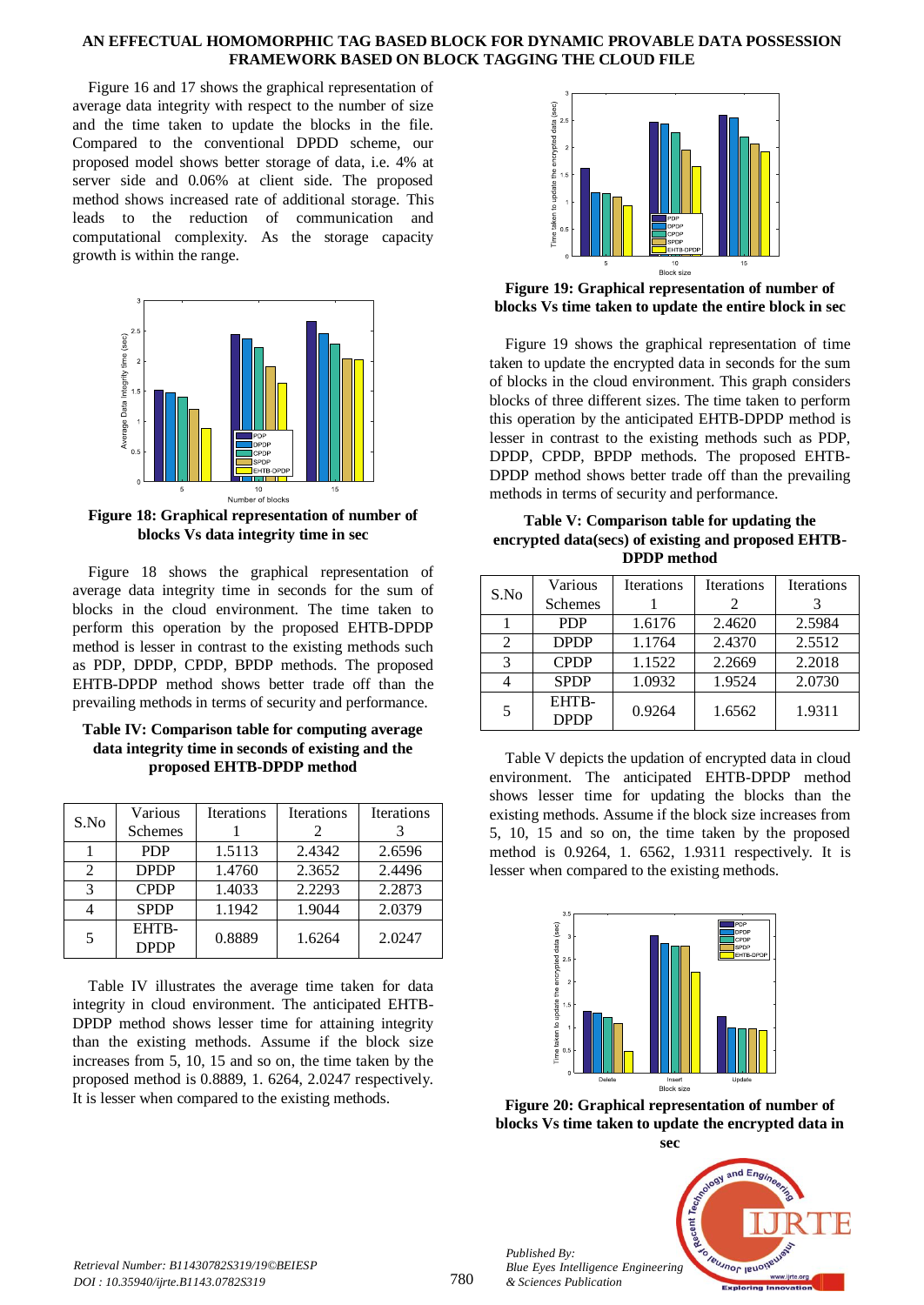Figure 20 shows the graphical representation of time taken to update the encrypted data in seconds for the sum of blocks to perform insert, delete, and update operation in the cloud environment. This graph considers blocks of three different sizes. The time taken to perform this operation by the anticipated EHTB-DPDP method is lesser in contrast to the existing methods such as PDP, DPDP, CPDP, BPDP methods. The proposed EHTB-DPDP method shows better trade off than the prevailing methods in terms of security and performance.

**Table VI: Comparison table for performing insert, delete and update operation of existing and proposed EHTB-DPDP method**

| S.No                        | Various              | <b>Iterations</b> | <b>Iterations</b> | <b>Iterations</b> |
|-----------------------------|----------------------|-------------------|-------------------|-------------------|
|                             | <b>Schemes</b>       |                   |                   |                   |
|                             | <b>PDP</b>           | 1.3514            | 3.0256            | 1.2365            |
| $\mathcal{D}_{\mathcal{L}}$ | <b>DPDP</b>          | 1.3151            | 2.8390            | 0.9869            |
| 3                           | <b>CPDP</b>          | 1.2231            | 2.7929            | 0.9721            |
|                             | <b>SPDP</b>          | 1.0933            | 2.7902            | 0.9690            |
| 5                           | EHTB-<br><b>DPDP</b> | 0.4813            | 2.2212            | 0.9315            |

Table VI shows the time taken to update the encrypted data in cloud environment. The anticipated EHTB-DPDP method shows lesser time for inserting, deleting and updating the blocks than the existing methods. Assume if the block size increases from 5, 10, 15 and so on, the time taken by the proposed method is 0.4813, 2.2212, 0.9315 respectively. It is lesser when compared to the existing methods.

# **VI. CONCLUSION**

This investigation mainly focussed of efficient storage of data in the untrusted cloud server storage. Hence, this research work introduced an Effectual Homomorphic Tag based Block for Dynamic Provable Data Possession (EHTB-DPDP) framework, in which it suitable to minimize the block access by introducing tagging with variable file sized block. This computation is held in both the client and also in the server side. The solution generated by the proposed method fits to reduce the overhead at server side with constant amount of communication. The significance of the proposed work lies in homomorphic verifiable tags. It facilitates data possession devoid of having access to actual data file. Experiments conducted on this scheme, leads to assuring probabilistic possession by sampling server storage, and practical implementation is also carried out in large datasets, whereas the traditional methods fails in achieving proven possession in large datasets. The investigation shows that the scheme imposes significant computational complexity and additional storage on server. Further work can be extended for checking the file integrity and remote procession with the use of proposed methodology.

## **REFERENCES**

1. Feng Dengguo, Zhang Min, Zhang Yan, et al. Study on cloud computing security. Journal of Software, 2011, 2(1):71-83

- 2. Ateniese G, Burns R, Curtmola R, et al. Provable data possession at untrusted stores. Proc of the 14th ACM Conf on Computer and Communications Security. New York: ACM, 2007: 598-609.
- 3. Da Xiao, Jiwu Shu, Kang Chen,et al. A practical data possession checking scheme for networked archival storage. Journal of Computer Research and Development, 2009, 46(10):1660-1668.
- 4. Ateniese G, Dipr, Mangini L V, et al. Scalable and efficient provable data possession. Proc of the 4th International Confon Security and Privacy in Communication Netowrks (SecureComm 2008). New York: ACM, 2008:1-10.
- 5. Chen B , Curtmola R. Robust dynamic provable data possession. Distributed Computing Systems Workshops (ICDCSW), 32nd International Conference on . Macau: IEEE, 2012: 515-525.
- 6. Zhu Y, Wang H, Hu Z, et al. Cooperative provable data possession. Beijing: Peking University and Arizona University, 2010.
- 7. Zhao Kaiyong, Chu Xiaowen, Wang Mea. Speeding up homomorpic Hashing using GPUs. The 2009 (44th) IEEE Conference on Communication (ICC 2009), Dresden, Germany, June 14-18, 2009: 1-5.
- 8. Erway, C., K¨up¸c¨u, A., Papamanthou, C., Tamassia, R.: Dynamic provable data possession. In: Proceedings of CCS 2009, pp. 213–222 (2009)
- 9. Esiner, E., K¨up¸c¨u, A., ¨Ozkasap, O.: Analysis and optimization on flexDPDP: a practical solution for dynamic provable data possession. In: Proceedings of ICC 2014 (2014)
- 10. Gritti, C., Chen, R., Susilo, W., Plantard, P.: Dynamic provable data possession protocols with public verifiability and data privacy (2015).
- 11. Gritti, C., Susilo, W., Plantard, T.: Efficient dynamic provable data possession with public verifiability and data privacy. In: Foo, E., Stebila, D. (eds.) ACISP 2015. LNCS, vol. 9144, pp. 395–412. Springer, Cham (2015).
- 12. Wang, B., Li, B., Li, H.: Knox: privacy-preserving auditing for shared data with large groups in the cloud. In: [12] Bao, F., Samarati, P., Zhou, J. (eds.) ACNS 2012. LNCS, vol. 7341, pp. 507–525. Springer, Heidelberg (2012). [https://doi.org/10.1007/978-3-642-31284-7 30](https://doi.org/10.1007/978-3-642-31284-7%2030)
- 13. Wang, B., Li, B., Li, H.: Panda: public auditing for shared data with efficient user revocation in the cloud. IEEE Trans. Serv. Comput. 8(1), 92–106 (2015)
- 14. Wang, C., Chow, S., Wang, Q., Ren, K., Lou, W.: Privacypreserving public auditing for secure cloud storage. IEEE Trans. Comput. 62(2), 362–375 (2013)
- 15. Yu, Y., Au, M.H., Mu, Y., Tang, S., Ren, J., Susilo, W., Dong, L.: Enhanced privacy of a remote data integritychecking protocol for secure cloud storage. IJIS 14, 1–12 (2014) Yu, Y., Au, M.H., Mu, Y., Tang, S.,
- 16. Ren, J., Susilo, W., Dong, L.: Enhanced privacy of a remote data integrity-checking protocol for secure cloud storage. IJIS 14, 1–12 (2014)
- 17. Zhu, Y., Ahn, G.-J., Hu, H., Yau, S.S., An, H.G., Hu, C.-J.: Dynamic audit services for outsourced storages in clouds. IEEE Trans. Serv. Comput. 6(2), 227–238 (2013)
- 18. Zhu, Y., Wang, H., Hu, Z., Ahn, G.-J., Hu, H., Yau, S.S.: Dynamic audit services for integrity verification of outsourced storages in clouds. In: Proceedings of SAC 2011, pp. 1550–1557 (2011)
- 19. H. Suo, Z. Liu, J. Wan, et al. "Security and privacy in mobile cloud computing", Wireless Communications and Mobile Computing Conference, vol. 14, no. 3, pp 655-659, July, 2013.



*Published By:*